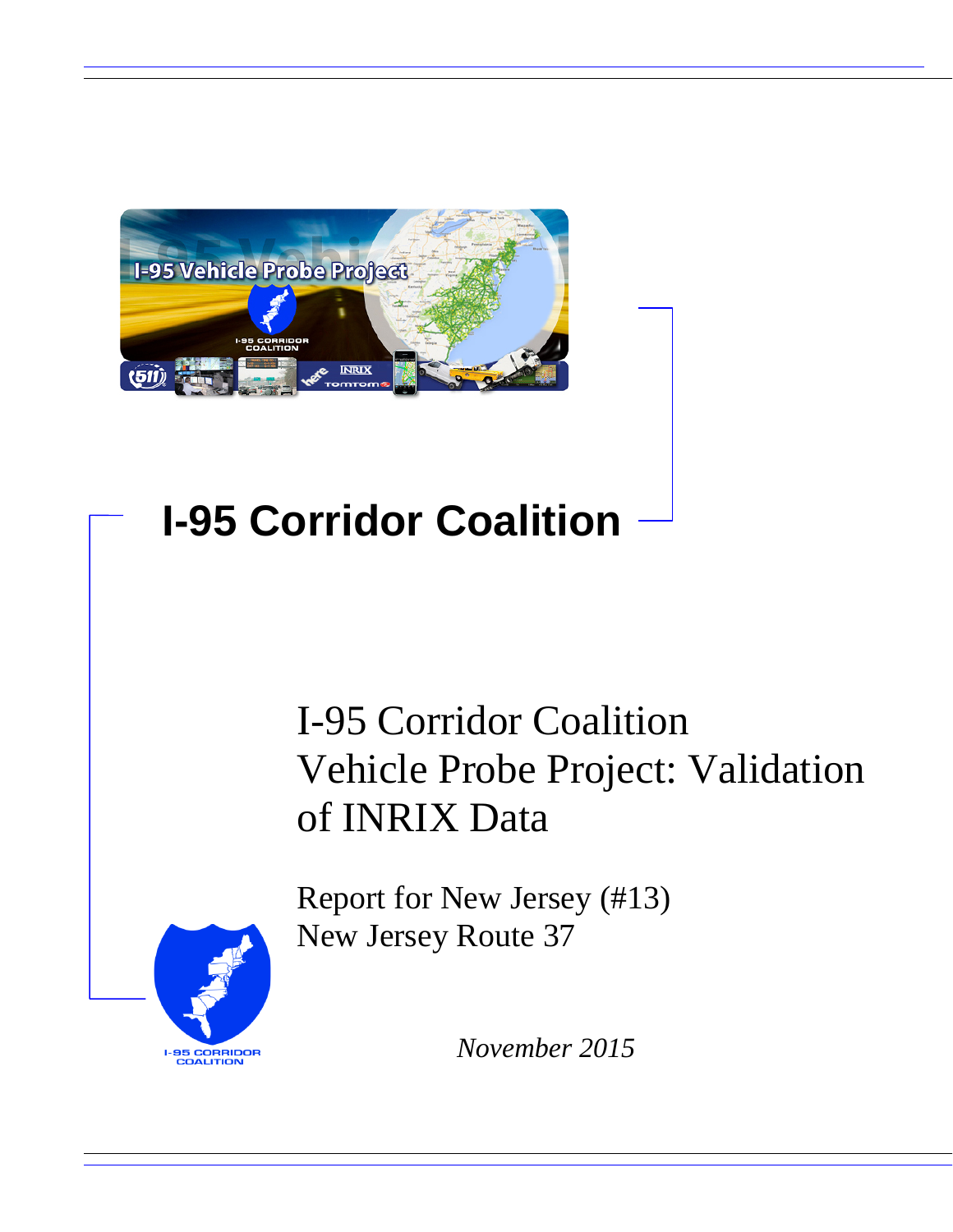# **I-95 CORRIDOR COALITION VEHICLE PROBE PROJECT VALIDATION OF INRIX DATA NOVEMBER 2015**

# *Report for New Jersey (#13) New Jersey Route 37*

*Prepared for:*

I-95 Corridor Coalition

*Sponsored by:*

I-95 Corridor Coalition

*Prepared by:*

Ali Haghani, Masoud Hamedi, Xuechi Zhang, Kiana Roshan Zamir, Hyoshin Park University of Maryland, College Park

#### *Acknowledgements:*

The research team would like to express its gratitude for the assistance it received from the state highway officials in New Jersey during the course of this study. Their effort was instrumental during the data collection phase of the project. This report would not have been completed without their help.

*November 2015*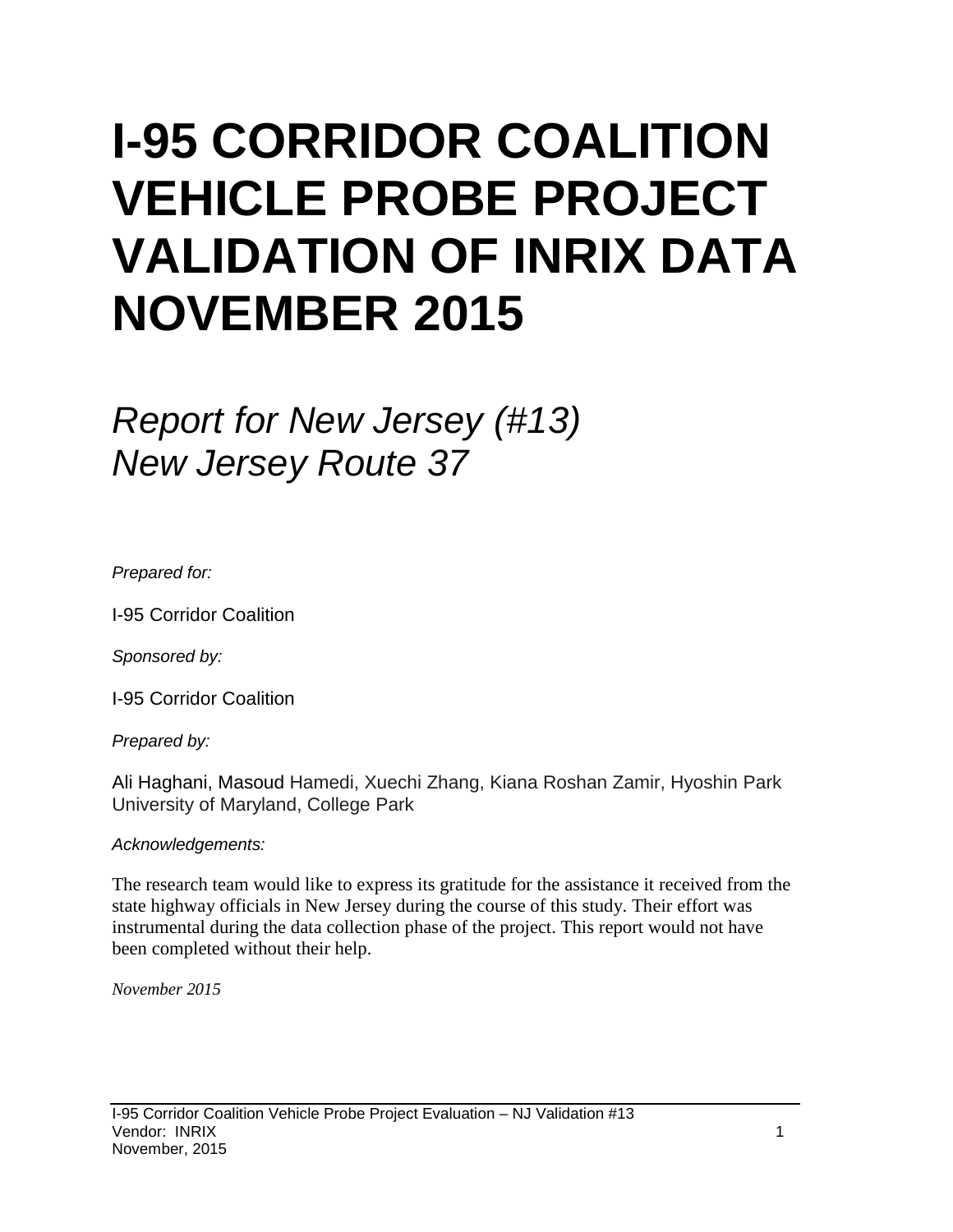## **Evaluation Results for the State of New Jersey**

## *Executive Summary*

The data from the Vehicle Probe Project is validated using Bluetooth<sup>TM</sup> Traffic Monitoring (BTM) technology on a near monthly basis. The validation of arterial data is similar to that of freeway data, however the following should be noted. The boundaries of the speed bins used for arterials are different than those used for freeways to accommodate the lower speeds on this type of corridor.

BTMs sensor were deployed at the beginning and ending points of eighteen different segments along the NJ-37 corridor. Number of lanes varies between 2 and 3 per direction with average signal density of 1 signal per mile. Average Annual Daily Traffic (AADT) along the corridor is 37,550 and the speed limit is 50 MPH.

. The Bluetooth sensor deployment covers the range from NJ-35 to Colonial Dr. along NJ-37. Travel time data was collected for both directions along the arterial, between June 30 and July 12, 2015. The dataset collected represents approximately 2,923 hours of observations along 18 arterial segments, totaling approximately 23 miles. The total number of effective five-minute travel time samples observed was 35,076. Due to data quality considerations, seven segments were dropped from final validation.

ES Table 1, below summarizes the results of the comparison between the BTM reference data and the INRIX data for arterial segments during the above noted time period. As shown, the average absolute speed error (AASE) was within specification in all speed bins. The Speed Error Bias (SEB) was within specifications for all speed bins when compared with the Standard Error of the Mean (SEM) Band. Although the data are compared to these specifications, caution should be used when using probe data on arterial roadways. Other factors including signal density and traffic volume should be considered.

| <b>ES Table 1 - New Jersey Evaluation Summary for Arterial</b> |                                                |                         |                                     |                         |                   |                                |  |  |  |  |  |
|----------------------------------------------------------------|------------------------------------------------|-------------------------|-------------------------------------|-------------------------|-------------------|--------------------------------|--|--|--|--|--|
|                                                                | <b>Average Absolute Speed</b><br>Error(<10mph) |                         | <b>Speed Error Bias</b><br>(<5 mph) |                         | Number<br>of $5$  | Hours of<br>Data<br>Collection |  |  |  |  |  |
| <b>Speed Bin</b>                                               | Comparison<br>with SEM<br><b>Band</b>          | Comparison<br>with Mean | Comparison<br>with SEM<br>Band      | Comparison<br>with Mean | Minute<br>Samples |                                |  |  |  |  |  |
| $0-15$ MPH                                                     | 4.8                                            | 6.7                     | 4.8                                 | 6.4                     | 248               | 21                             |  |  |  |  |  |
| 15-25 MPH                                                      | 5.0                                            | 9.7                     | 4.8                                 | 8.9                     | 2888              | 241                            |  |  |  |  |  |
| 25-35 MPH                                                      | 2.8                                            | 8.1                     | 2.4                                 | 6.3                     | 10725             | 894                            |  |  |  |  |  |
| $>35$ MPH                                                      | 1.6                                            | 6.0                     | $-0.5$                              | $-0.4$                  | 16043             | 1337                           |  |  |  |  |  |
| All Speeds                                                     | 3.3                                            | 8.0                     | 2.6                                 | 5.4                     | 29904             | 2492                           |  |  |  |  |  |

Based upon data collected from June 30, 2015 through July 12, 2015 across 23 miles of roadway.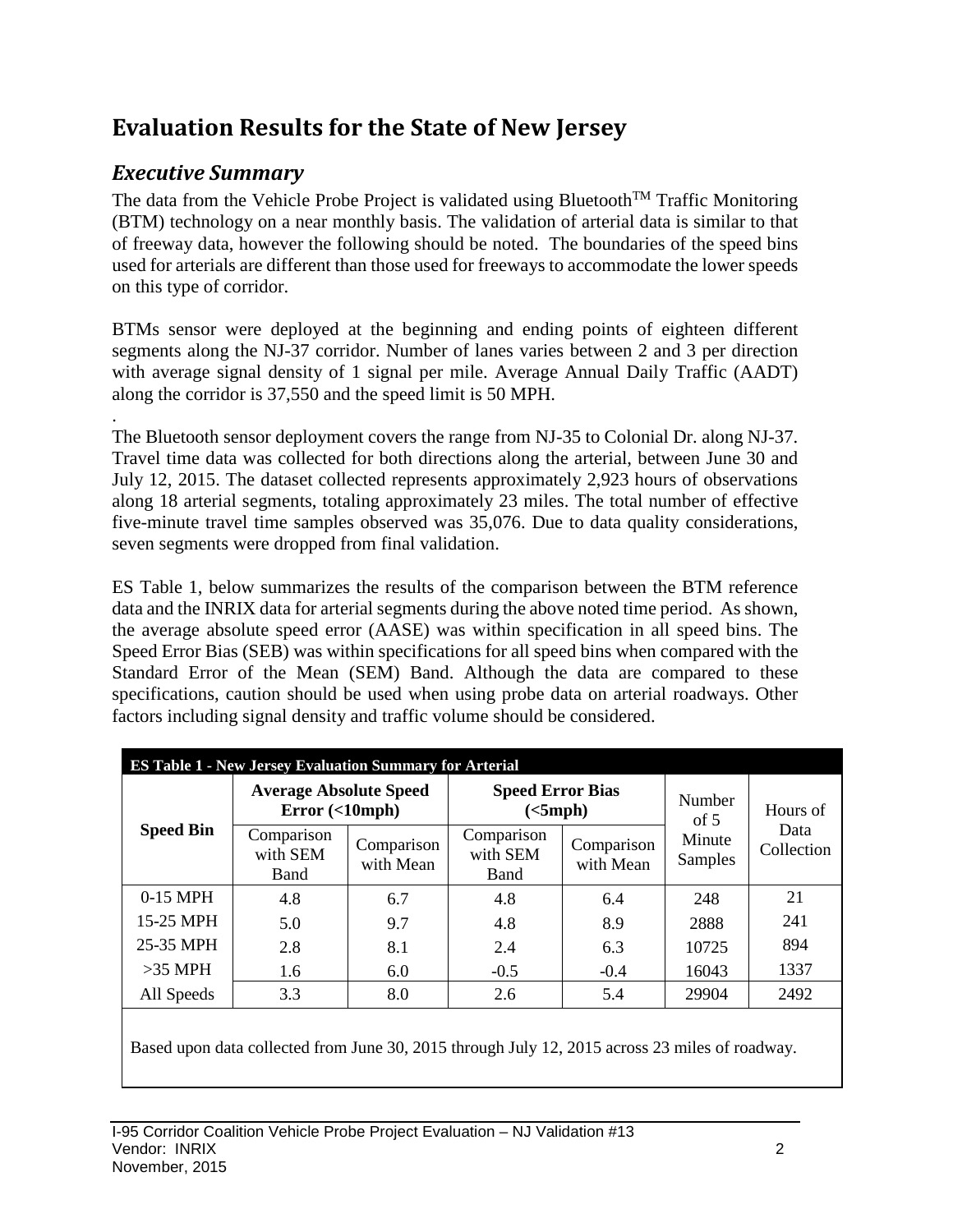### *Data Collection*

Travel time samples were collected along 18 arterial segments with the assistance of New Jersey Department of Transportation (NJDOT) personnel. Arterial segments studied were located along the NJ-37 corridor from NJ-35 to Colonial Dr. Travel time data was collected for both directions along the NJ-37 arterial between June 30 and July 12, 2015. Segment locations were chosen with a high-likelihood of observing recurrent and non-recurrent congestion during peak and off-peak periods.

Figure 1 presents an overview snapshot of the placement of sensors for the collection of data on the NJ-37 corridor in New Jersey. Red segments represent arterial segments selected for analysis. Number of lanes varies between 2 and 3 per direction with average signal density of 1 signal per mile. Average Annual Daily Traffic (AADT) along the corridor is 37,550 and the speed limit is 50 MPH.



**Figure 1** — Locations of all segments selected for analysis in New Jersey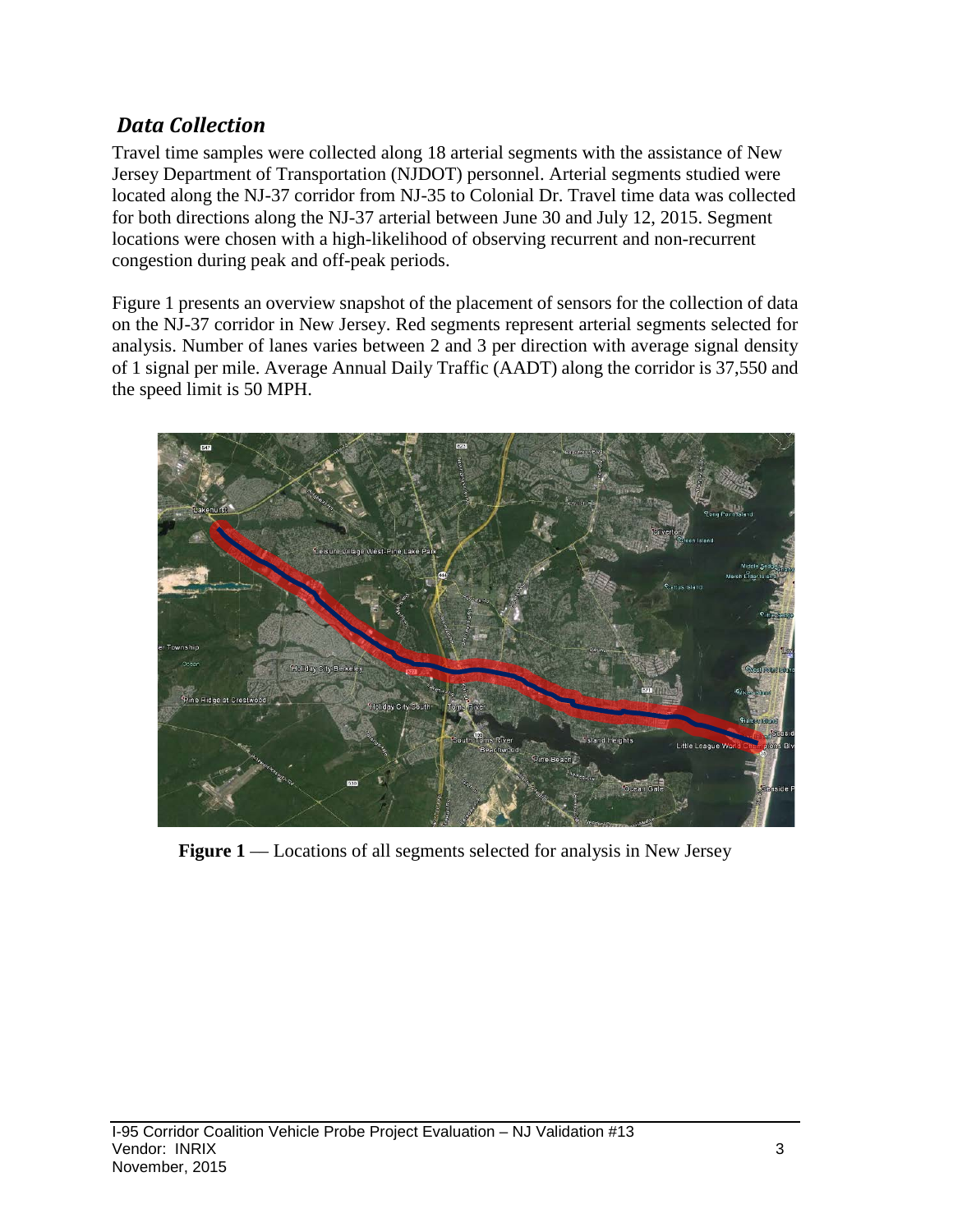#### **TMC segments selected for validation in New Jersey**

Table 1 presents the data collection segments from New Jersey. As a whole, these segments cover a total length of 23 arterial miles. Data collection segments are comprised of one or more Traffic Message Channel (TMC) base segments, such that the total length of the data collection segment is one mile long or greater for arterials. When appropriate, consecutive TMC segments are combined to form a data collection segment longer than one mile. Due to data quality considerations, seven of the 18 segments were dropped from final validation. Therefore, the results of the validation performed on 11 bidirectional arterial segments are included in this report. Table 1 contains the summary information on each data collection segment including the latitude/longitude coordinates of the locations at which the Bluetooth sensors were deployed along the NJ-37 in New Jersey as well as an active map link to view the data collection segment in detail. Click on the map link to see a detailed map for the respective data collection segment. It should be noted that the configuration of the test segments is often such that the endpoint of one segment coincides with the start point of the next segment, so that one Bluetooth sensor covers both data collection segments.

Table 1 also provides data on the precise length of the TMCs comprising the test segment as compared to the measured length between Bluetooth<sup>TM</sup> Traffic Monitoring (BTM) sensors placed on the roadway. An algorithm was developed and documented in a separate report<sup>[1](#page-4-0)</sup> as part of the initial VPP project and is being used for the validation of all vendors in VPPII. Details of the algorithm used to estimate equivalent path travel times based on INRIX data feeds for individual data collection segments are provided in this separate report. This algorithm finds an equivalent INRIX travel time (and therefore travel speed) corresponding to each sample BTM travel time observation on the test segment of interest.

<span id="page-4-0"></span><sup>&</sup>lt;sup>1</sup> Ali Haghani, Masoud Hamedi, Kaveh Farokhi Sadabadi, Estimation of Travel Times for Multiple TMC Segments, prepared for I-95 Corridor Coalition, February 2010 [\(link\)](http://www.i95coalition.org/wp-content/uploads/2015/02/I-95-CC-Estimation-of-Travel-Times-for-Multiple-TMC-Segments-FINAL2.pdf)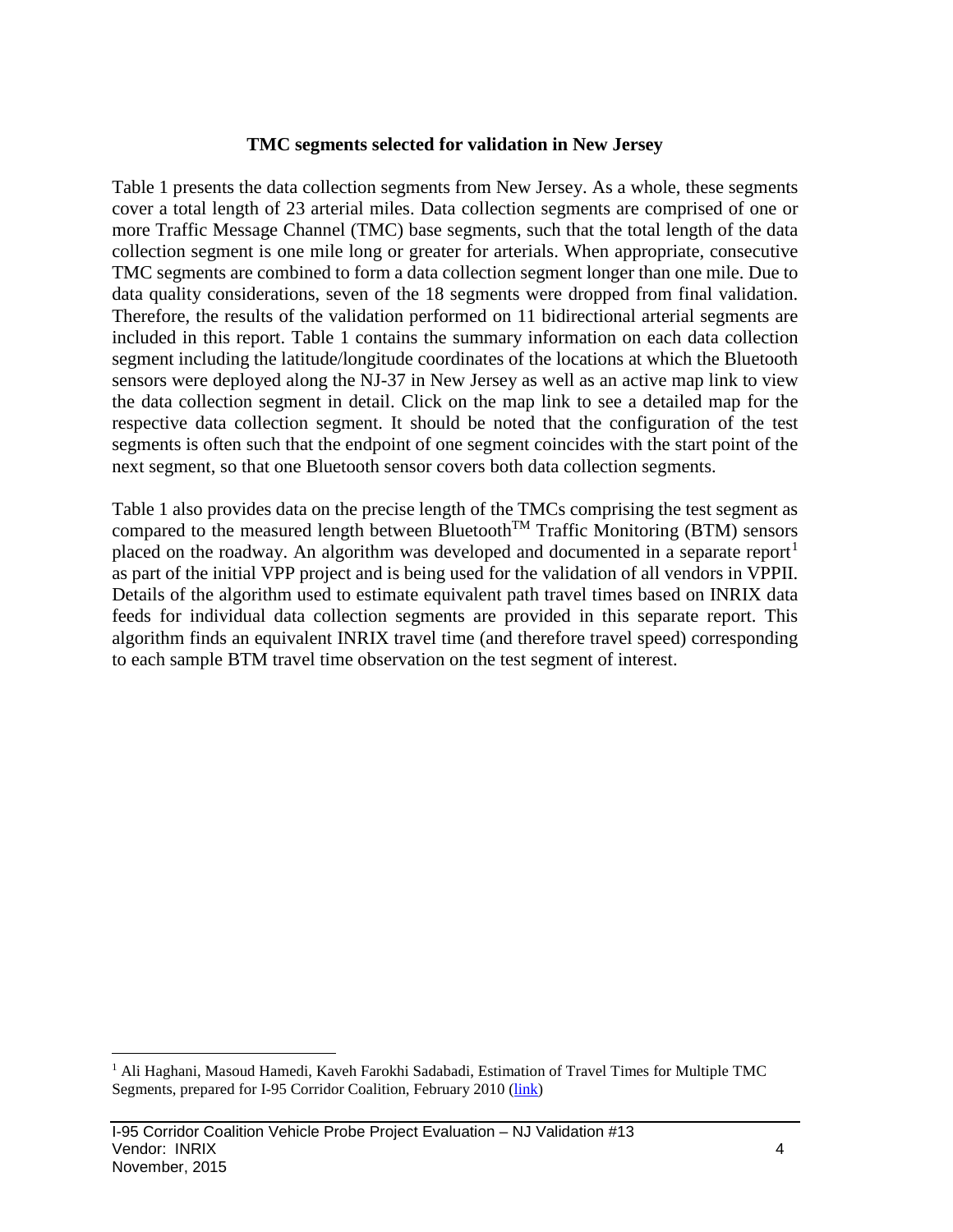| <b>SEGMENT</b>   | <b>DESCRIPTION</b> |              |                           | эсдисик эсіссіси тог танианын ш түсм әсі эсу<br><b>TMC CODES</b> |                  | Deployment    |              |            |
|------------------|--------------------|--------------|---------------------------|------------------------------------------------------------------|------------------|---------------|--------------|------------|
| (Map Link)       | Highway            | <b>State</b> | Starting at               | <b>Begin</b>                                                     | Length           | Begin Lat/Lon |              | Length     |
|                  | New Jersey         | County       | Ending at                 | End                                                              | Number           | End Lat/Lon   |              | % Diff     |
|                  |                    |              |                           |                                                                  |                  |               |              | All        |
| <b>Arterials</b> |                    |              |                           |                                                                  |                  |               |              | Lengths in |
|                  |                    |              |                           |                                                                  |                  |               |              | Miles      |
| A <sup>4</sup>   | NJ-37              | New Jersey   | Coolidge Ave              | 120+07544                                                        | 0.72             | 39.951025     | -74.139699   | 0.72       |
| NJ13-0004        | Westbound          | Ocean        | Vaughn Ave                | 120P07544                                                        | $\boldsymbol{2}$ | 39.952420     | $-74.153002$ | $-0.2%$    |
| A <sub>5</sub>   | $NJ-37$            | New Jersey   | Vaughn Ave                | 120+07545                                                        | 0.51             | 39.952420     | $-74.153002$ | 0.51       |
| NJ13-0005        | Westbound          | Ocean        | <b>Washington St</b>      | 120P07545                                                        | $\overline{c}$   | 39.954342     | $-74.162214$ | 0.9%       |
| A8               | NJ-37              | New Jersey   | <b>Clifton Ave</b>        | 120+07548                                                        | 0.58             | 39.950214     | $-74.124077$ | 0.56       |
| NJ13-0008        | Westbound          | Ocean        | Hooper Ave                | 120+07549                                                        | 3                | 39.950549     | $-74.131010$ | $-3.4%$    |
| A <sub>9</sub>   | NJ-37              | New Jersey   | Hooper Ave                | 120P07549                                                        | 0.71             | 39.950549     | $-74.131010$ | 0.70       |
| NJ13-0009        | Westbound          | Ocean        | NJ-166/Main St            | 120+07550                                                        | 2                | 39.951025     | -74.139699   | $-1.8%$    |
| A10              | $NJ-37$            | New Jersey   | NJ-166/Main St            | 120P07550                                                        | 1.48             | 39.951025     | -74.139699   | 0.90       |
| NJ13-0010        | Westbound          | Ocean        | Hospital Dr               | $120+10495$                                                      | $\overline{4}$   | 39.952420     | $-74.153002$ | $-39.3%$   |
| A11              | $NJ-37$            | New Jersey   | Hospital Dr               | $120+10495$                                                      | 0.99             | 39.952420     | $-74.153002$ | 0.64       |
| NJ13-0011        | Westbound          | Ocean        | Oak Ridge Pkwy            | 120P10495                                                        | $\sqrt{2}$       | 39.954342     | $-74.162214$ | $-35.6%$   |
| A12              | $NJ-37$            | New Jersey   | Oak Ridge Pkwy            | $120+10494$                                                      | 2.55             | 39.954342     | $-74.162214$ | 0.77       |
| NJ13-0012        | Westbound          | Ocean        | Rubelle Pl                | $120+13245$                                                      | 3                | 39.957649     | -74.169999   | $-69.8%$   |
| A14              | $NJ-37$            | New Jersey   | Romana Ln                 | 120+13245                                                        | 1.97             | 39.960685     | $-74.177189$ | 0.55       |
| NJ13-0014        | Westbound          | Ocean        | Chemical Corp Entrance Rd | $120+13245$                                                      |                  | 39.963570     | -74.187499   | $-72.1%$   |
| A15              | $NJ-37$            | New Jersey   | Chemical Corp Entrance Rd | $120+13245$                                                      | 1.97             | 39.963570     | -74.187499   | 0.90       |
| NJ13-0015        | Westbound          | Ocean        | Northampton Blvd          | $120+13245$                                                      |                  | 39.963683     | $-74.200637$ | $-54.3%$   |
| A16              | $NJ-37$            | New Jersey   | Northampton Blvd          | 120P13245                                                        | 0.80             | 39.963683     | $-74.200637$ | 0.82       |
| NJ13-0016        | Westbound          | Ocean        | Commonwealth Blvd         | $120+10493$                                                      | 2                | 39.965783     | $-74.217358$ | 2.2%       |
| A17              | $NJ-37$            | New Jersey   | Commonwealth Blyd         | 120P10493                                                        | 1.76             | 39.965783     | -74.217358   | 0.66       |
| NJ13-0017        | Westbound          | Ocean        | Buckingham Dr             | $120+10491$                                                      | $\overline{c}$   | 39.967673     | $-74.228553$ | $-62.5%$   |

**Table 1 Segments selected for validation in New Jersey**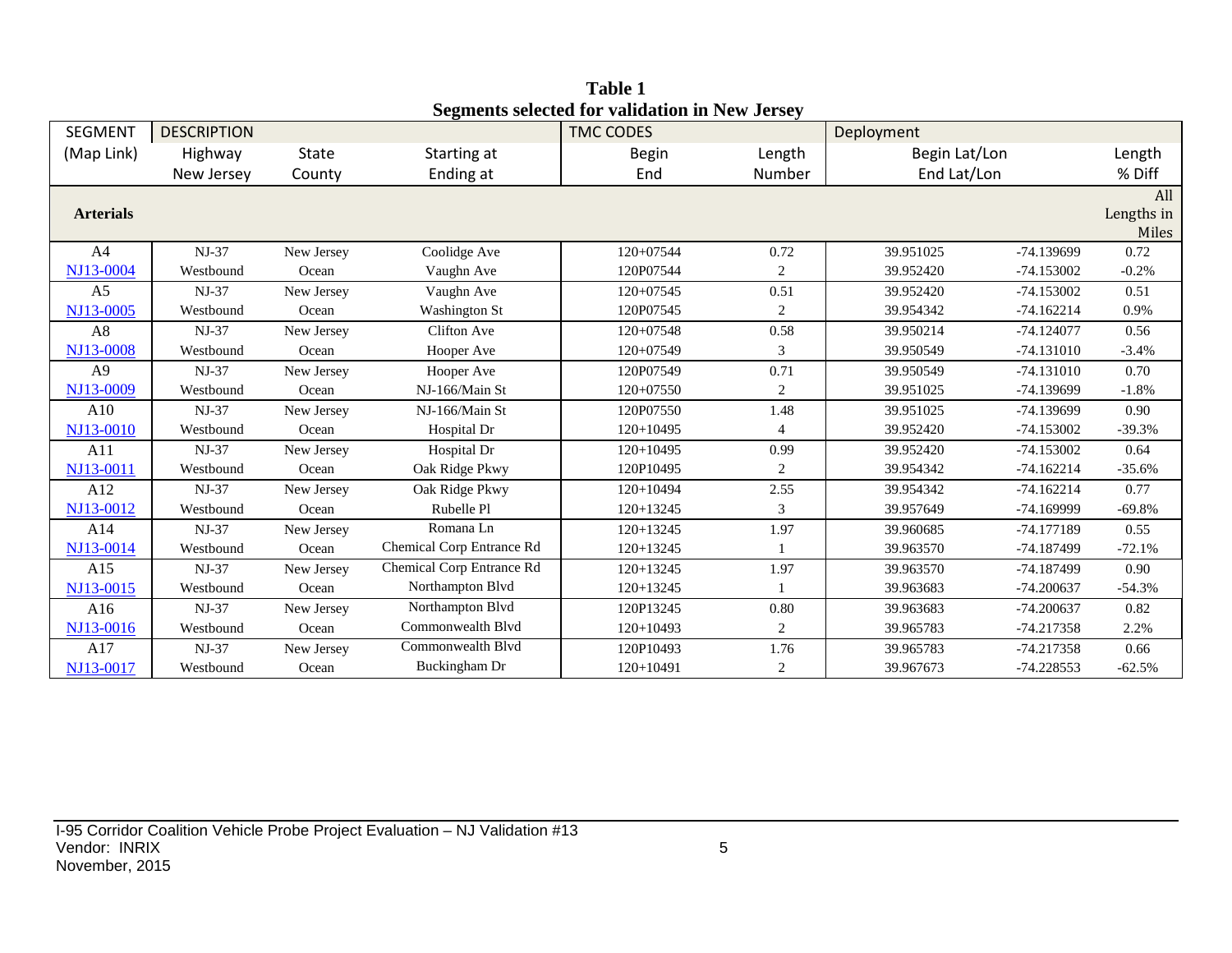| <b>SEGMENT</b>   | <b>DESCRIPTION</b> |            |                           | $\alpha$ , and $\alpha$ and $\alpha$ and $\alpha$ and $\alpha$ and $\alpha$ and $\alpha$<br><b>TMC CODES</b> |                | Deployment    |              |           |
|------------------|--------------------|------------|---------------------------|--------------------------------------------------------------------------------------------------------------|----------------|---------------|--------------|-----------|
| (Map Link)       | Highway            | State      | Starting at               | <b>Begin</b>                                                                                                 | Number         | Begin Lat/Lon |              | Length    |
|                  | New Jersey         | County     | Ending at                 | End                                                                                                          | Length         | End Lat/Lon   |              | % Diff    |
|                  |                    |            |                           |                                                                                                              |                |               |              | All       |
| <b>Arterials</b> |                    |            |                           |                                                                                                              |                |               |              | Lengths   |
|                  |                    |            |                           |                                                                                                              |                |               |              | in Miles  |
| A20              | $NJ-37$            | New Jersey | Buckingham Dr             | 120-10493                                                                                                    | 1.78           | 39.960685     | -74.177189   | 0.66      |
| NJ13-0020        | Eastbound          | Ocean      | Commonwealth Blvd         | 120N10493                                                                                                    | 2              | 39.963570     | -74.187499   | $-62.89%$ |
| A21              | $NJ-37$            | New Jersey | Commonwealth Blyd         | 120-13245                                                                                                    | 0.80           | 39.963570     | -74.187499   | 0.82      |
| NJ13-0021        | Eastbound          | Ocean      | Northampton Blvd          | 120N13245                                                                                                    | $\overline{c}$ | 39.963683     | $-74.200637$ | 2.05%     |
| A22              | $NJ-37$            | New Jersey | Northampton Blvd          | 120-10494                                                                                                    | 1.89           | 39.963683     | $-74.200637$ | 0.90      |
| NJ13-0022        | Eastbound          | Ocean      | Chemical Corp Entrance Rd | 120-10494                                                                                                    |                | 39.965783     | $-74.217358$ | $-52.34%$ |
| A23              | $NJ-37$            | New Jersey | Chemical Corp Entrance Rd | 120-10494                                                                                                    | 1.89           | 39.965783     | $-74.217358$ | 0.55      |
| NJ13-0023        | Eastbound          | Ocean      | Romana Ln                 | 120-10494                                                                                                    |                | 39.967673     | -74.228553   | $-70.87%$ |
| A25              | $NJ-37$            | New Jersey | Rubelle Pl                | 120-10494                                                                                                    | 2.58           | 39.974214     | $-74.240690$ | 0.77      |
| NJ13-0025        | Eastbound          | Ocean      | Oak Ridge Pkwy            | 120N10495                                                                                                    | 4              | 39.976978     | -74.245584   | $-70.17%$ |
| A26              | $NJ-37$            | New Jersey | Oak Ridge Pkwy            | 120-07551                                                                                                    | 0.95           | 39.976978     | -74.245584   | 0.64      |
| NJ13-0026        | Eastbound          | Ocean      | Hospital Dr               | 120-07551                                                                                                    |                | 39.982305     | $-74.252962$ | $-32.44%$ |
| A27              | $NJ-37$            | New Jersey | Hospital Dr               | 120-07551                                                                                                    | 1.49           | 39.982305     | $-74.252962$ | 0.90      |
| NJ13-0027        | Eastbound          | Ocean      | NJ-166/Main St            | 120-07550                                                                                                    | 3              | 39.990116     | $-74.266576$ | $-39.62%$ |
| A28              | $NJ-37$            | New Jersey | NJ-166/Main St            | 120N07550                                                                                                    | 0.70           | 39.990116     | $-74.266576$ | 0.70      |
| NJ13-0028        | Eastbound          | Ocean      | Hooper Ave                | 120N07549                                                                                                    | 3              | 39.996521     | $-74.279476$ | $-0.70%$  |
| A29              | $NJ-37$            | New Jersey | Hooper Ave                | 120-07548                                                                                                    | 0.59           | 39.996521     | $-74.279476$ | 0.56      |
| NJ13-0029        | Eastbound          | Ocean      | Clifton Ave               | 120-07547                                                                                                    | 3              | 40.001753     | $-74.290070$ | $-4.6%$   |
| A32              | $NJ-37$            | New Jersey | <b>Washington St</b>      | 120N07545                                                                                                    | 0.51           | 39.976978     | -74.245584   | 0.51      |
| NJ13-0032        | Eastbound          | Ocean      | Vaughn Ave                | 120N07544                                                                                                    | 3              | 39.982305     | $-74.252962$ | 0.2%      |
| A33              | $NJ-37$            | New Jersey | Vaughn Ave                | 120-07543                                                                                                    | 0.74           | 39.982305     | -74.252962   | 0.72      |
| NJ13-0033        | Eastbound          | Ocean      | Coolidge Ave              | 120-07543                                                                                                    |                | 39.990116     | $-74.266576$ | $-2.2%$   |

**Table 1 (Cont'd) Segments selected for validation in New Jersey**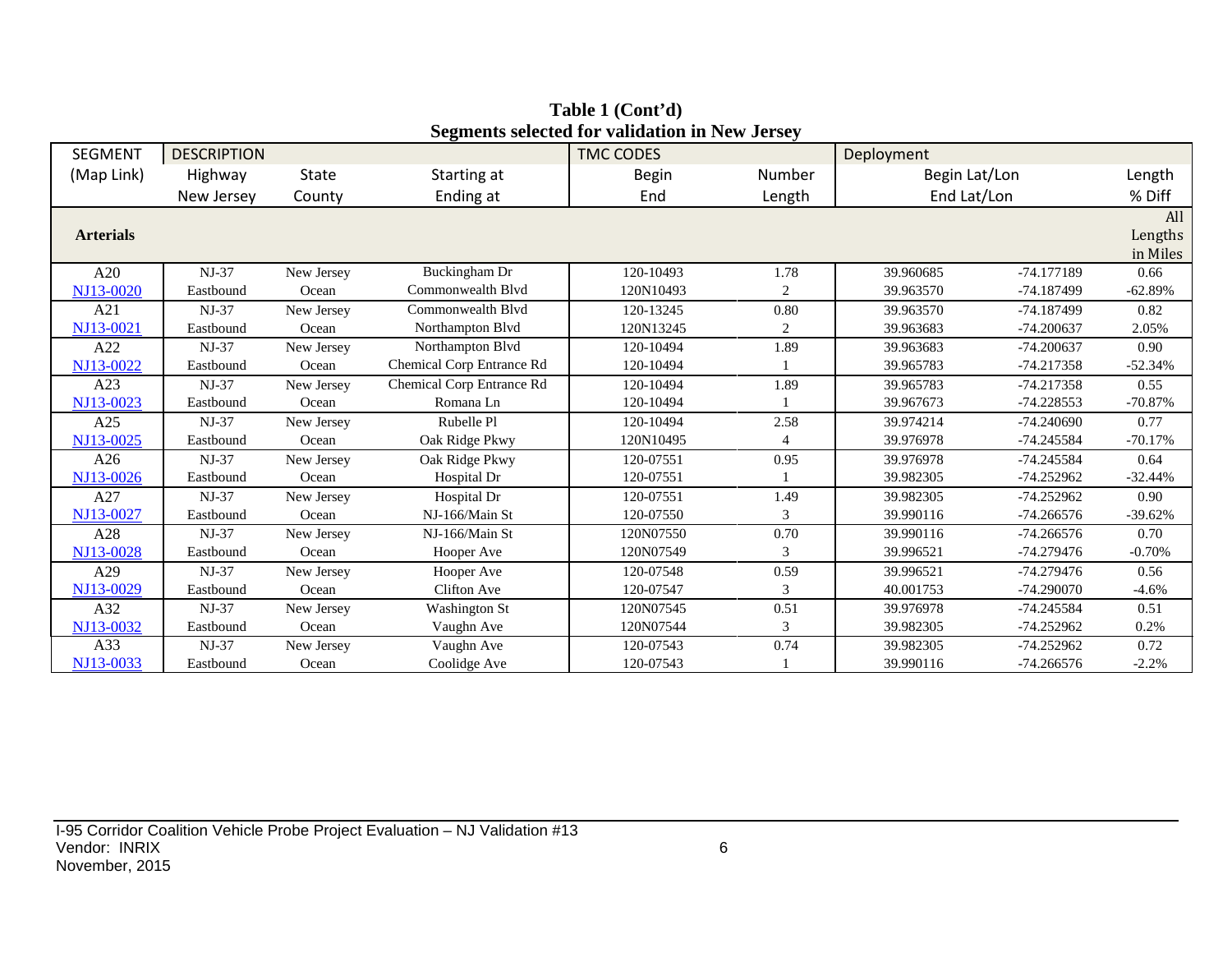### *Analysis of Arterial Results*

Table 2 summarizes the data quality measures obtained as a result of comparison between Bluetooth and all reported INRIX speeds. Specifications used for comparison include the Average Absolute Speed Error (AASE) and the Speed Error Bias (SEB).

#### Average Absolute Speed Error (AASE)

The AASE is defined as the mean absolute value of the difference between the mean speed reported from the VPP and the ground truth mean speed for a specified time period. The AASE is the primary accuracy metric. Based on the contract specifications, the speed data from the VPP shall have a maximum average absolute error of 10 miles per hour (MPH) in each of four speed ranges: 0-15 MPH, 15-25 MPH, 25-35 MPH, and > 35 MPH.

#### Speed Error Bias (SEB)

The SEB is defined as the average speed error (not the absolute value) in each speed range. SEB is a measure of whether the speed reported in the VPP consistently under or over estimates speed as compared to ground truth speed. Based on the contract specifications, the VPP data shall have a maximum SEB of +/- 5 MPH in each of speed ranges as defined above.

The results are presented as compared against the mean of the ground truth data as well as the 95<sup>th</sup> percent confidence interval for the mean, referred to as the Standard Error of the Mean (SEM) band. The SEM band takes into account any uncertainty in the ground truth speed as measured by BTM equipment due to limited samples and/or data variance. Contract specifications are assessed against the SEM band. (See the *Vehicle Probe Project: Data Use and Application Guide* for additional details on the validation process.) The AASE in the lower two speed bands have proven to be the critical specification (and most difficult) to attain. As shown, the average absolute speed error (AASE) was within specification for all the speed bins. The Speed Error Bias (SEB) was within specifications for all speed bins when compared with the Standard Error of the Mean (SEM) Band.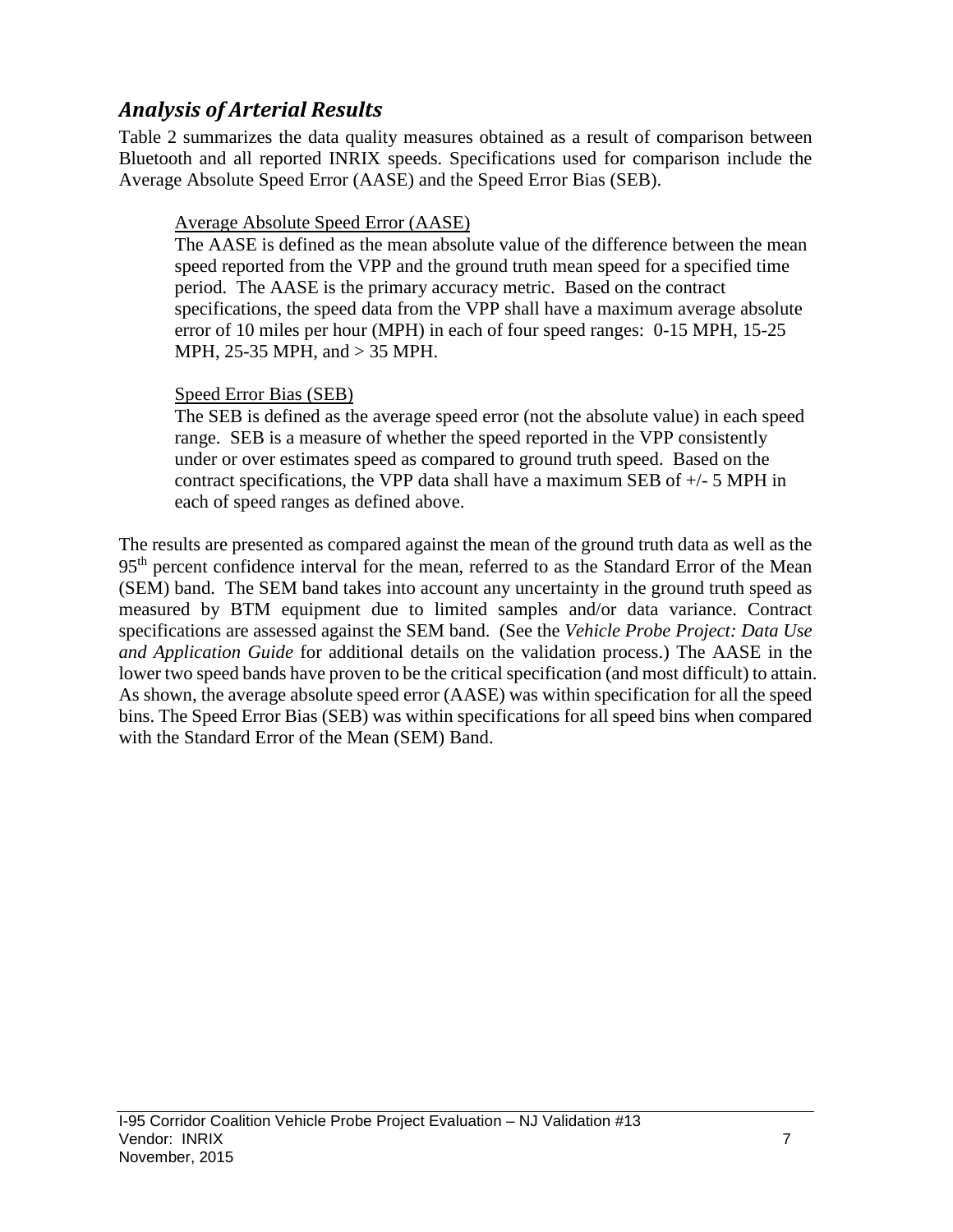|              | Triblic 2 Data quality intastives for alternal segments in from Seristy |                                  |            |             |                             |                                              |  |  |  |  |  |  |  |
|--------------|-------------------------------------------------------------------------|----------------------------------|------------|-------------|-----------------------------|----------------------------------------------|--|--|--|--|--|--|--|
|              |                                                                         | <b>Data Quality Measures for</b> |            |             |                             | <b>Hours of</b><br>Data<br><b>Collection</b> |  |  |  |  |  |  |  |
|              | 1.96 SEM Band                                                           |                                  |            | <b>Mean</b> |                             |                                              |  |  |  |  |  |  |  |
| <b>SPEED</b> | <b>SEB</b>                                                              | <b>AASE</b>                      |            |             | No. of $5$<br><b>Minute</b> |                                              |  |  |  |  |  |  |  |
| BIN          | 5 mph                                                                   | $10$ mph                         | <b>SEB</b> | <b>AASE</b> | <b>Samples</b>              |                                              |  |  |  |  |  |  |  |
|              | (contract)                                                              |                                  |            |             |                             |                                              |  |  |  |  |  |  |  |
|              | specifications)                                                         |                                  |            |             |                             |                                              |  |  |  |  |  |  |  |
| $0 - 15$     | 4.8                                                                     | 4.8                              | 6.4        | 6.7         | 248                         | 21                                           |  |  |  |  |  |  |  |
| $15 - 25$    | 4.8                                                                     | 5.0                              | 8.9        | 9.7         | 2888                        | 241                                          |  |  |  |  |  |  |  |
| $25 - 35$    | 2.4                                                                     | 2.8                              | 6.3        | 8.1         | 10725                       | 894                                          |  |  |  |  |  |  |  |
| $35+$        | $-0.5$                                                                  | 1.6                              | $-0.4$     | 6.0         | 16043                       | 1337                                         |  |  |  |  |  |  |  |

**TABLE 2 Data quality measures for arterial segments in New Jersey**

Table 3 shows the percentage of the time INRIX data falls within 5 mph of the SEM band and the mean for each speed bin for all arterial data segments in this validation report.

| Criteria for arterial segments in frew Jersey |                            |                                             |                                                         |                                    |                                              |                |  |  |  |  |  |
|-----------------------------------------------|----------------------------|---------------------------------------------|---------------------------------------------------------|------------------------------------|----------------------------------------------|----------------|--|--|--|--|--|
|                                               |                            |                                             |                                                         | <b>Data Quality Measures for</b>   |                                              |                |  |  |  |  |  |
|                                               |                            |                                             | 1.96 SEM Band                                           |                                    | <b>Mean</b>                                  |                |  |  |  |  |  |
|                                               | <b>SPEED</b><br><b>BIN</b> | Percentage<br>falling<br>inside the<br>band | Percentage<br>falling<br>within 5<br>mph of the<br>band | Percentage<br>equal to<br>the mean | Percentage<br>within 5<br>mph of the<br>mean | No. of<br>Obs. |  |  |  |  |  |
|                                               | $0 - 15$                   | 19%                                         | 68%                                                     | 0%                                 | 56%                                          | 248            |  |  |  |  |  |
|                                               | $15 - 25$                  | 29%                                         | 59%                                                     | 0%                                 | 28%                                          | 2888           |  |  |  |  |  |
|                                               | $25 - 35$                  | 48%                                         | 76%                                                     | $0\%$                              | 35%                                          | 10725          |  |  |  |  |  |
|                                               | $35+$                      | 66%                                         | 88%                                                     | 0%                                 | 50%                                          | 16043          |  |  |  |  |  |

**Table 3 Percent observations meeting data quality criteria for arterial segments in New Jersey**

Tables 4 and 5 present detailed data for individual TMC segments in this validation in a similar format as Tables 2 and 3, respectively. Note that for some segments and in some speed bins the comparison results may not be reliable due to the small number of observations.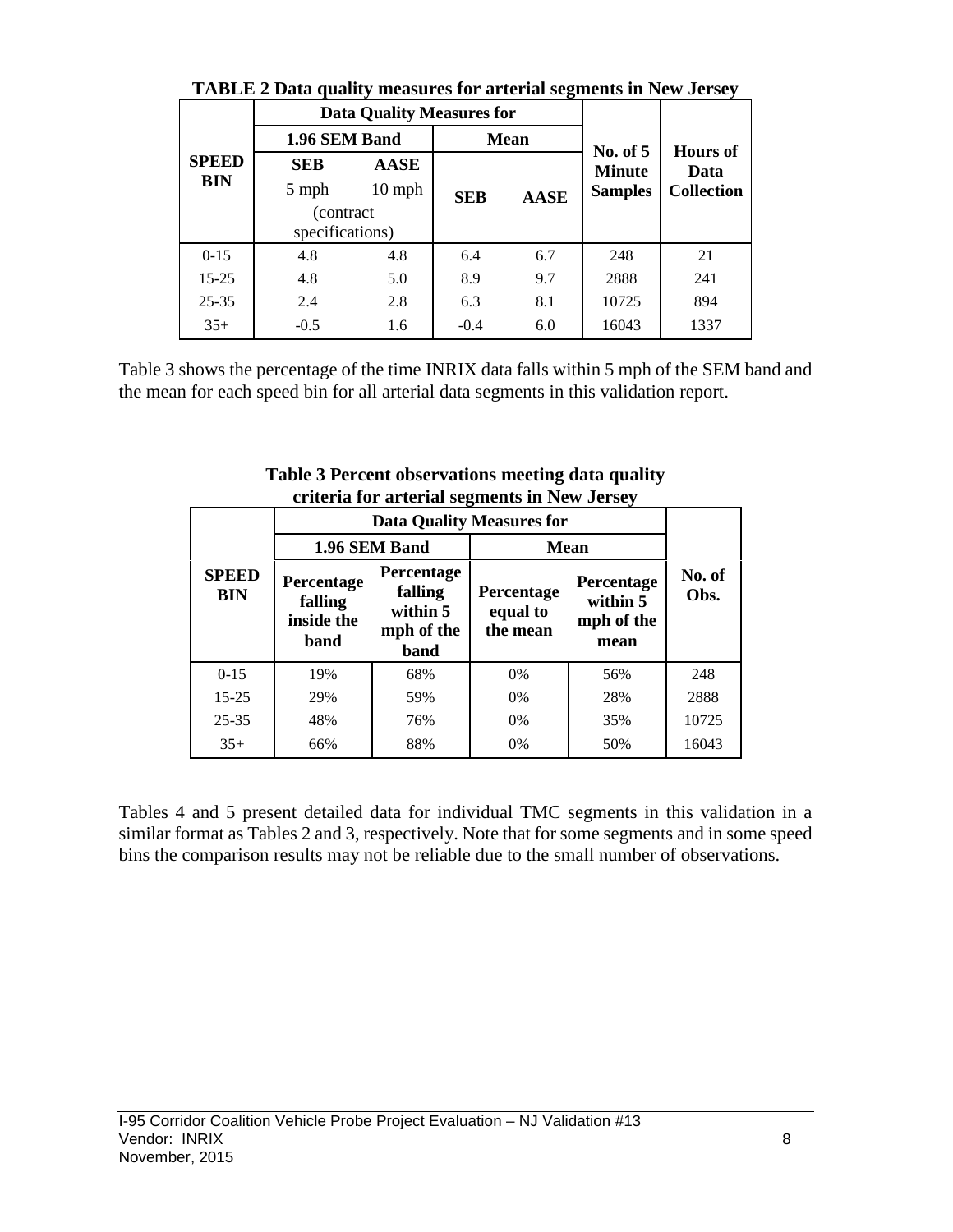|                  |                      |                              |                            | $110W$ JUISC $_3$                 | <b>Data Quality Measures for</b>                    |                                             |                                                            |                          |
|------------------|----------------------|------------------------------|----------------------------|-----------------------------------|-----------------------------------------------------|---------------------------------------------|------------------------------------------------------------|--------------------------|
|                  | <b>Standard</b>      |                              |                            | 1.96 SEM Band                     |                                                     |                                             | Mean                                                       |                          |
| TMC              | <b>TMC</b><br>length | <b>Bluetooth</b><br>distance | <b>SPEED</b><br><b>BIN</b> | <b>Speed Error</b><br><b>Bias</b> | Average<br><b>Absolute</b><br><b>Speed</b><br>Error | <b>Speed</b><br><b>Error</b><br><b>Bias</b> | Average<br><b>Absolute</b><br><b>Speed</b><br><b>Error</b> | No. of<br>Obs.           |
|                  |                      |                              | $0 - 15$                   | 5.4                               | 5.4                                                 | 6.3                                         | 6.6                                                        | $5*$                     |
|                  |                      |                              | 15-25                      | $\!\!\!\!\!8.8$                   | 8.8                                                 | 15.9                                        | 16.1                                                       | $21*$                    |
| NJ13-0004        | 0.72                 | 0.72                         | $25 - 35$                  | 2.6                               | 2.8                                                 | 7.1                                         | 8.1                                                        | 581                      |
|                  |                      |                              | $35+$                      | $-0.8$                            | 1.8                                                 | $-1.1$                                      | $6.2\,$                                                    | 1542                     |
|                  |                      |                              | $0 - 15$                   | 17.2                              | 17.2                                                | 18.8                                        | 19.1                                                       | $8*$                     |
| NJ13-0005        | 0.50                 | 0.51                         | $15 - 25$                  | 6.8                               | 6.8                                                 | 11.6                                        | 11.7                                                       | 422                      |
|                  |                      |                              | 25-35                      | 3.0                               | 3.2                                                 | 7.8                                         | 8.6                                                        | 1218                     |
|                  |                      |                              | $35+$                      | $-0.1$                            | 1.6                                                 | 1.1                                         | 6.5                                                        | 498                      |
|                  |                      |                              | $0 - 15$                   | 3.2                               | 3.3                                                 | 4.4                                         | $5.0\,$                                                    | 61                       |
| NJ13-0008        | 0.58                 | 0.56                         | $15 - 25$                  | $1.0\,$                           | 1.8                                                 | 1.9                                         | 5.2                                                        | 428                      |
|                  |                      |                              | $25 - 35$                  | $-0.8$                            | 1.2                                                 | $-2.4$                                      | 5.4                                                        | 1011                     |
|                  |                      |                              | $35+$                      | $-3.9$                            | 4.0                                                 | $-8.9$                                      | 9.5                                                        | 562                      |
|                  |                      |                              | $0 - 15$                   | 3.5                               | 3.6                                                 | 5.7                                         | 5.8                                                        | 18*                      |
| NJ13-0009        | 0.71                 | 0.70                         | 15-25                      | 4.7                               | 4.9                                                 | 8.1                                         | 8.9                                                        | 297                      |
|                  |                      |                              | 25-35                      | 2.4                               | 2.8                                                 | 5.4                                         | 7.5                                                        | 872                      |
|                  |                      |                              | $35+$                      | 0.1                               | 1.6                                                 | 0.4                                         | 5.9                                                        | 587                      |
|                  |                      |                              | $0 - 15$                   | $\overline{a}$                    | $\mathcal{L}$                                       | $\omega$                                    | $\mathbb{Z}^{\mathbb{Z}}$                                  | $\sim$                   |
| NJ13-0010        | 089                  | 0.90                         | $15 - 25$                  | 7.5                               | 7.5                                                 | 13.5                                        | 13.5                                                       | $7*$                     |
|                  |                      |                              | 25-35                      | 1.6                               | 1.7                                                 | 5.9                                         | 6.6                                                        | 357                      |
|                  |                      |                              | $35+$                      | $-0.6$                            | 1.1                                                 | $-1.7$                                      | 5.4                                                        | 820                      |
|                  |                      |                              | $0 - 15$                   | $\mathbf{r}$                      | $\mathcal{L}$                                       | $\sim$                                      |                                                            | $\sim$                   |
| NJ13-0011        | 062                  | 0.64                         | $15 - 25$                  | 9.4                               | 9.4                                                 | 15.2                                        | 15.2                                                       | $18*$                    |
|                  |                      |                              | 25-35                      | 4.1                               | 4.4                                                 | 8.2                                         | 9.1                                                        | 587                      |
|                  |                      |                              | $35+$                      | 0.7                               | 1.7                                                 | 2.6                                         | 6.1                                                        | 489                      |
|                  |                      |                              | $0 - 15$                   | 26.0                              | 26.0                                                | 37.1                                        | 37.1                                                       | $2*$                     |
| NJ13-0012        | 0.78                 | 0.77                         | $15 - 25$                  | 5.8                               | 5.8                                                 | 10.6                                        | 10.8                                                       | 165                      |
|                  |                      |                              | 25-35                      | 3.0                               | 3.3                                                 | 6.8                                         | 7.9                                                        | 541                      |
|                  |                      |                              | $35+$                      | $-0.1$                            | 0.9                                                 | 0.9                                         | 5.3                                                        | 312                      |
|                  |                      |                              | $0 - 15$                   | $\mathcal{L}$                     | $\sim$                                              | $\omega$                                    | $\sim$                                                     | $\sim$                   |
| NJ13-0014        | 0.56                 | 0.55                         | $15 - 25$                  | 7.1                               | 7.1                                                 | 14.8                                        | 14.8                                                       | $19*$                    |
|                  |                      |                              | 25-35<br>$35+$             | 3.4<br>0.2                        | 3.5<br>$1.1\,$                                      | 10.2<br>$2.0\,$                             | 10.6<br>5.7                                                | 333<br>533               |
|                  |                      |                              | $0 - 15$                   |                                   | $\sim$                                              |                                             |                                                            |                          |
|                  |                      |                              | 15-25                      | 4.3                               | 4.3                                                 | 21.2                                        | 21.2                                                       | $4*$                     |
| NJ13-0015        | 0.90                 | 0.90                         | $25 - 35$                  | 1.7                               | 1.9                                                 | 7.8                                         | 8.9                                                        | 56                       |
|                  |                      |                              | $35+$                      | $-1.3$                            | 1.6                                                 | $-2.7$                                      | 5.7                                                        | 699                      |
|                  |                      |                              | $0 - 15$                   | $\overline{\phantom{a}}$          | $\blacksquare$                                      | $\mathcal{L}_{\mathcal{A}}$                 | $\sim$                                                     | $\overline{\phantom{a}}$ |
|                  |                      |                              | 15-25                      | $\overline{\phantom{a}}$          | $\sim$                                              | $\sim$                                      | $\sim$                                                     | $\overline{\phantom{a}}$ |
| NJ13-0016        | 0.80                 | 0.82                         | 25-35                      | 4.0                               | 4.0                                                 | 14.6                                        | 14.8                                                       | 62                       |
|                  |                      |                              | $35+$                      | 0.0                               | 1.4                                                 | 1.0                                         | 5.6                                                        | 1305                     |
|                  |                      |                              | $0 - 15$                   | $\sim$                            | $\sim$                                              | $\sim$                                      | $\sim$                                                     | $\sim$                   |
|                  |                      |                              | 15-25                      | 0.0                               | 0.0                                                 | 14.8                                        | 14.8                                                       | $1*$                     |
| <b>NJ13-0017</b> | 0.68                 | 0.66                         | 25-35                      | 2.0                               | 2.0                                                 | 9.9                                         | 10.1                                                       | $10*$                    |
|                  |                      |                              | $35+$                      | $-1.1$                            | 1.6                                                 | $-2.3$                                      | 5.4                                                        | 1607                     |

#### **Table 4 Data quality measures for individual arterial validation segments in the state of New Jersey**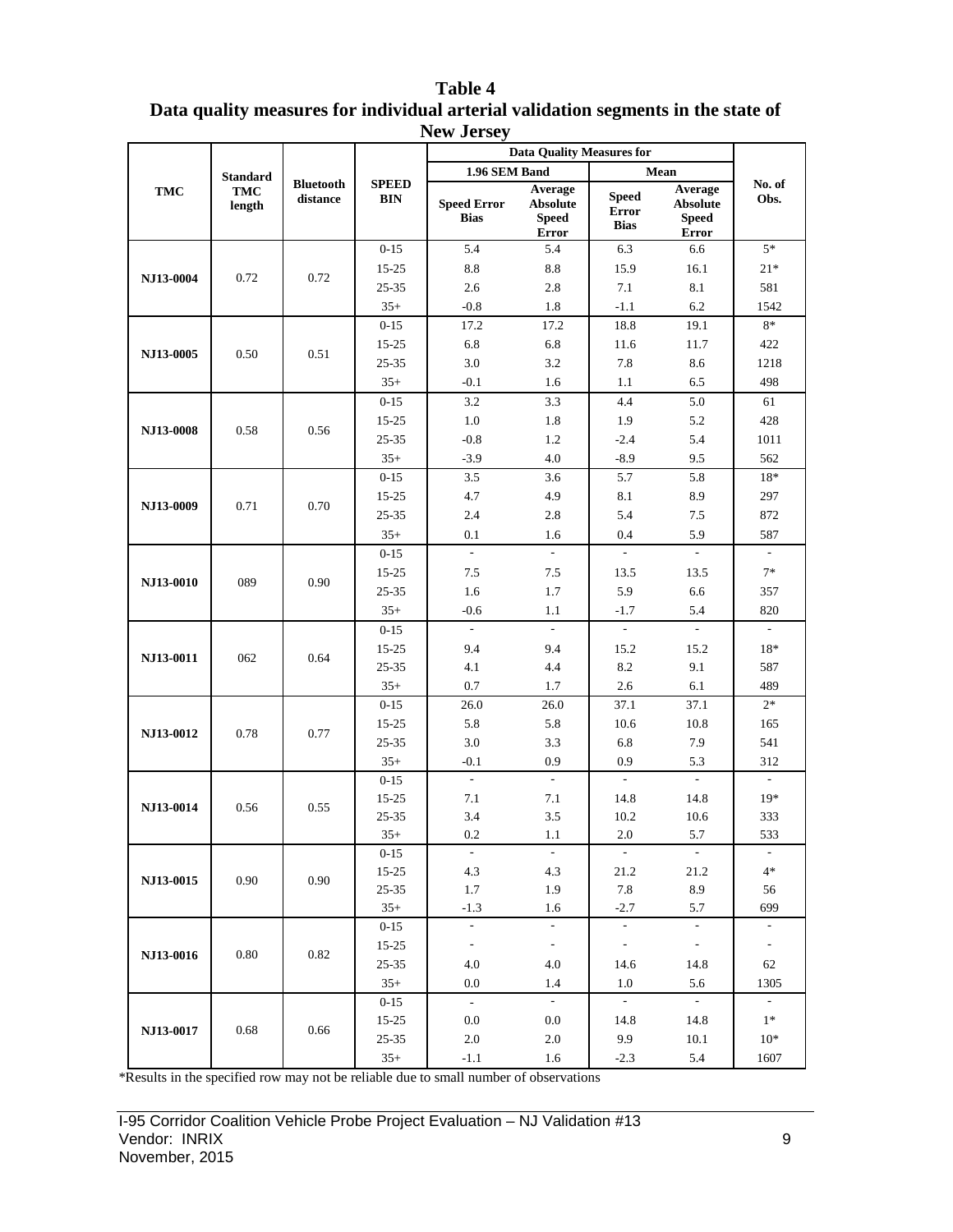| Table 4 (Cont'd)<br>Data quality measures for individual arterial validation segments in the state of<br><b>New Jersey</b> |     |                 |                              |                            |                           |         |       |         |                              |  |
|----------------------------------------------------------------------------------------------------------------------------|-----|-----------------|------------------------------|----------------------------|---------------------------|---------|-------|---------|------------------------------|--|
|                                                                                                                            |     |                 |                              |                            | Data Quality Measures for |         |       |         |                              |  |
|                                                                                                                            |     | <b>Standard</b> |                              |                            | 1.96 SEM Band             |         | Mean  |         |                              |  |
|                                                                                                                            | TMC | TMC             | <b>Bluetooth</b><br>distance | <b>SPEED</b><br><b>DIN</b> |                           | Average | Sneed | Average | No. of<br>$\Omega_{\rm{ho}}$ |  |

|            | <b>Standard</b> |                              |                            | 1.96 SEM Band                     |                                                     |                                             | Mean                                                       |                          |
|------------|-----------------|------------------------------|----------------------------|-----------------------------------|-----------------------------------------------------|---------------------------------------------|------------------------------------------------------------|--------------------------|
| <b>TMC</b> | TMC<br>length   | <b>Bluetooth</b><br>distance | <b>SPEED</b><br><b>BIN</b> | <b>Speed Error</b><br><b>Bias</b> | Average<br><b>Absolute</b><br><b>Speed</b><br>Error | <b>Speed</b><br><b>Error</b><br><b>Bias</b> | Average<br><b>Absolute</b><br><b>Speed</b><br><b>Error</b> | No. of<br>Obs.           |
|            |                 |                              | $0 - 15$                   | $\overline{a}$                    | $\frac{1}{2}$                                       | ÷,                                          |                                                            | $\overline{\phantom{a}}$ |
|            |                 |                              | $15 - 25$                  | 15.5                              | 15.5                                                | 20.9                                        | 20.9                                                       | $3*$                     |
| NJ13-0020  | 0.68            | 0.66                         | $25 - 35$                  | 2.3                               | 2.3                                                 | 12.4                                        | 12.4                                                       | 112                      |
|            |                 |                              | $35+$                      | $-1.0$                            | 1.3                                                 | $-1.6$                                      | 6.3                                                        | 1021                     |
|            |                 |                              | $0 - 15$                   | $\overline{\phantom{a}}$          |                                                     |                                             |                                                            |                          |
|            |                 |                              | $15 - 25$                  | 12.4                              | 12.4                                                | 28.9                                        | 28.9                                                       | $3*$                     |
| NJ13-0021  | 0.80            | 0.82                         | 25-35                      | 4.5                               | 4.7                                                 | 14.8                                        | 15.7                                                       | 55                       |
|            |                 |                              | $35+$                      | 0.8                               | 1.9                                                 | 3.7                                         | 7.2                                                        | 1042                     |
|            |                 |                              | $0 - 15$                   | $\mathcal{L}^{\pm}$               | $\sim$                                              | $\sim$                                      | $\sim$                                                     | $\overline{\phantom{a}}$ |
|            |                 |                              | $15 - 25$                  | 1.5                               | 1.5                                                 | 10.7                                        | 10.7                                                       | $6*$                     |
| NJ13-0022  | 0.90            | 0.90                         | 25-35                      | 0.9                               | 1.0                                                 | 5.7                                         | 6.7                                                        | 157                      |
|            |                 |                              | $35+$                      | $-0.8$                            | 1.2                                                 | $-2.1$                                      | 6.0                                                        | 490                      |
|            |                 |                              | $0 - 15$                   | $\omega$                          | $\blacksquare$                                      | $\overline{\phantom{a}}$                    | $\mathcal{L}$                                              | $\overline{\phantom{a}}$ |
|            |                 |                              | $15 - 25$                  | 3.3                               | 3.3                                                 | 10.6                                        | 10.6                                                       | $28*$                    |
| NJ13-0023  | 0.56            | 0.55                         | 25-35                      | 1.3                               | 1.3                                                 | 6.1                                         | 7.0                                                        | 228                      |
|            |                 |                              | $35+$                      | $-0.6$                            | 0.9                                                 | $-1.1$                                      | 5.3                                                        | 462                      |
| NJ13-0025  |                 |                              | $0 - 15$                   | $\omega$                          | $\mathbf{r}$                                        | $\sim$                                      | $\sim$                                                     | $\mathcal{L}$            |
|            |                 |                              | 15-25                      | 3.8                               | 3.9                                                 | 7.6                                         | 7.9                                                        | 418                      |
|            | 0.79            | 0.77                         | 25-35                      | 2.0                               | 2.2                                                 | 5.7                                         | 6.9                                                        | 419                      |
|            |                 |                              | $35+$                      | $-0.5$                            | 0.7                                                 | $-2.0$                                      | 5.4                                                        | 104                      |
|            |                 |                              | $0 - 15$                   | 21.7                              | 21.7                                                | 31.0                                        | 31.0                                                       | $1*$                     |
|            | 0.63            |                              | $15 - 25$                  | 10.1                              | 10.1                                                | 20.4                                        | 20.4                                                       | $10*$                    |
| NJ13-0026  |                 | 0.64                         | 25-35                      | 4.9                               | 5.0                                                 | 10.8                                        | 11.0                                                       | 339                      |
|            |                 |                              | $35+$                      | 1.3                               | 1.7                                                 | 4.2                                         | 6.0                                                        | 578                      |
|            |                 |                              | $0 - 15$                   | 6.0                               | 6.0                                                 | 9.4                                         | 9.4                                                        | $10*$                    |
| NJ13-0027  | 0.89            | 0.90                         | $15 - 25$                  | 3.4                               | 3.4                                                 | 9.0                                         | 9.2                                                        | 136                      |
|            |                 |                              | 25-35                      | 0.9                               | 1.4                                                 | 2.6                                         | 5.2                                                        | 506                      |
|            |                 |                              | $35+$                      | $-1.8$                            | 2.0                                                 | $-4.7$                                      | 6.7                                                        | 316                      |
|            |                 |                              | $0 - 15$                   | 3.7                               | 3.7                                                 | 4.8                                         | 5.0                                                        | 125                      |
| NJ13-0028  | 0.70            | 0.70                         | $15 - 25$                  | 3.8                               | 4.0                                                 | 7.1                                         | 7.8                                                        | 360                      |
|            |                 |                              | 25-35                      | 1.8                               | 2.2                                                 | 4.7                                         | 6.6                                                        | 926                      |
|            |                 |                              | $35+$                      | $-0.6$                            | 1.3                                                 | $-0.9$                                      | 5.6                                                        | 230                      |
|            |                 |                              | $0 - 15$                   | 7.3                               | $7.3$                                               | 13.9                                        | 13.9                                                       | $6*$                     |
| NJ13-0029  | 0.59            | 0.56                         | $15 - 25$                  | 4.3                               | 4.4                                                 | 9.8                                         | 10.2                                                       | 242                      |
|            |                 |                              | $25 - 35$                  | 1.8                               | 2.2                                                 | 5.5                                         | 7.4                                                        | 1060                     |
|            |                 |                              | $35+$                      | $-0.7$                            | 1.2                                                 | $-1.4$                                      | 5.9                                                        | 564                      |
|            |                 |                              | $0 - 15$                   | $\mathbb{Z}^2$                    | $\sim$                                              | $\sim$                                      | $\sim$                                                     | $\sim$                   |
| NJ13-0032  | 0.51            | 0.51                         | 15-25                      | 9.5                               | 9.6                                                 | 15.4                                        | 15.5                                                       | 294                      |
|            |                 |                              | $25 - 35$                  | 5.1                               | 5.2                                                 | 11.2                                        | 11.5                                                       | 1043                     |
|            |                 |                              | $35+$                      | 0.8                               | 1.6                                                 | 3.6                                         | 6.5                                                        | 686                      |
|            |                 |                              | $0 - 15$                   | 10.0                              | 10.0                                                | 12.8                                        | 12.8                                                       | $12*$                    |
| NJ13-0033  | 0.74            | 0.72                         | $15 - 25$                  | 13.4                              | 13.4                                                | 19.8                                        | 19.8                                                       | $6*$                     |
|            |                 |                              | $25 - 35$                  | 3.1                               | 3.4                                                 | 9.7                                         | 10.5                                                       | 252                      |
|            |                 |                              | $35+$                      | $-0.5$                            | 1.4                                                 | 0.3                                         | 5.3                                                        | 1596                     |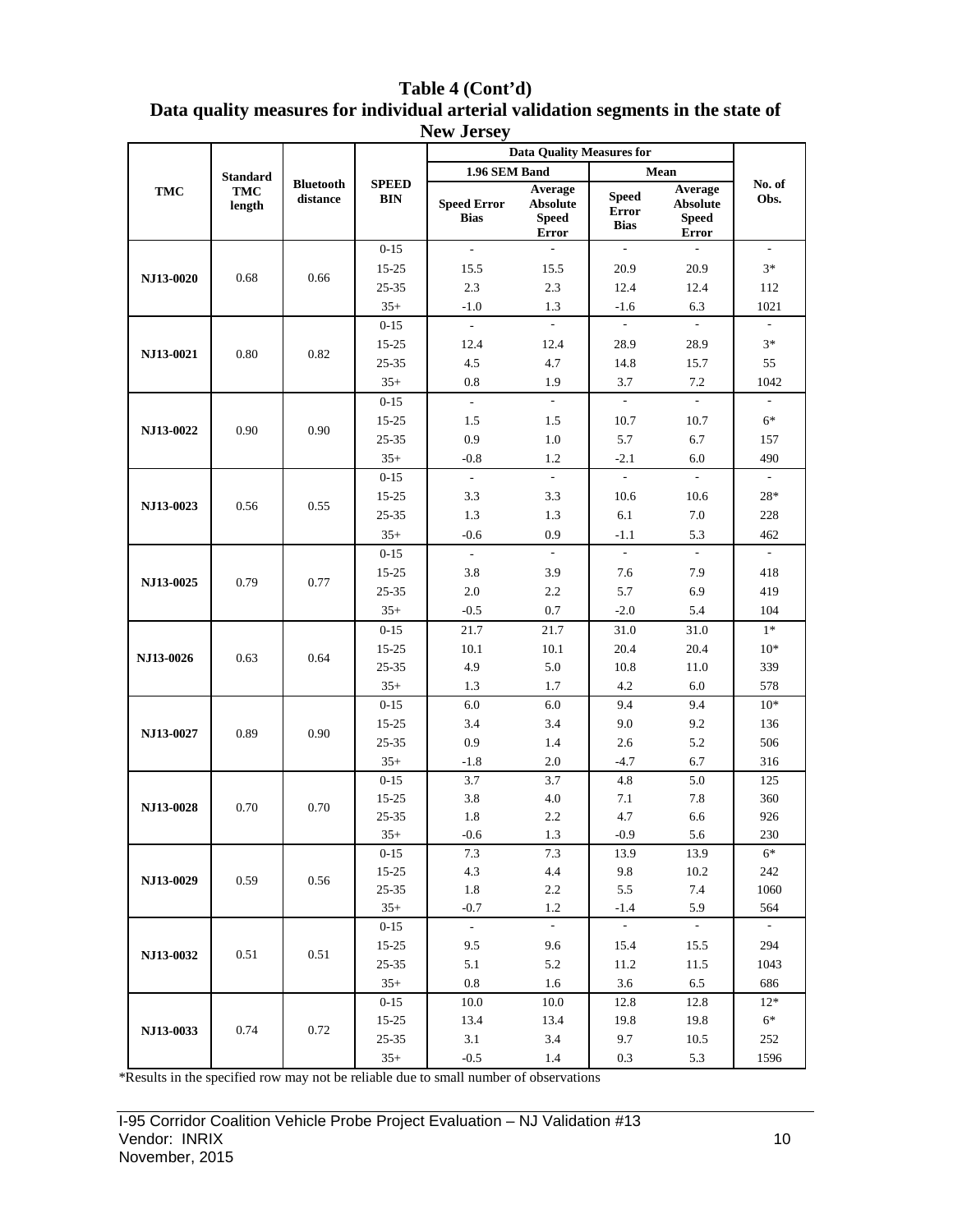#### **Table 5 Observations meeting data quality criteria for individual arterial validation segments in the state of New Jersey**

| <b>Data Ouality Measures for</b> |                        |                                   |                                 |                                               |                                             |                                      |                             |                                       |                                               |                          |
|----------------------------------|------------------------|-----------------------------------|---------------------------------|-----------------------------------------------|---------------------------------------------|--------------------------------------|-----------------------------|---------------------------------------|-----------------------------------------------|--------------------------|
|                                  |                        |                                   | 1.96 SEM Band                   |                                               |                                             |                                      | Mean                        |                                       |                                               |                          |
| TMC                              | <b>SPEED</b>           | <b>Speed Error Bias</b>           |                                 | <b>Average Absolute Speed</b><br>Error        |                                             | <b>Speed Error Bias</b>              |                             |                                       | <b>Average Absolute</b><br><b>Speed Error</b> | No.<br>of                |
|                                  | <b>BIN</b>             | No. falling<br>inside the<br>band | % falling<br>inside the<br>band | No. falling<br>within 5<br>mph of the<br>band | % falling<br>within 5<br>mph of<br>the band | No. equal<br>to the<br>mean          | % equal<br>to the<br>mean   | No.<br>within 5<br>mph of<br>the mean | $%$ within<br>5 mph of<br>the mean            | Obs.                     |
|                                  | $0 - 15$               | $\mathfrak{2}$                    | 40%                             | $\overline{4}$                                | 80%                                         | $\boldsymbol{0}$                     | 0%                          | $\overline{4}$                        | 80%                                           | $5*$                     |
| NJ13-0004                        | 15-25                  | $\overline{4}$                    | 19%                             | 7                                             | 33%                                         | $\boldsymbol{0}$                     | 0%                          | $\overline{c}$                        | 10%                                           | $21*$                    |
|                                  | 25-35                  | 281                               | 48%                             | 446                                           | 77%                                         | $\boldsymbol{0}$                     | 0%                          | 207                                   | 36%                                           | 581                      |
|                                  | $35+$                  | 1028                              | 67%                             | 1323                                          | 86%                                         | $\mathbf{1}$                         | 0%                          | 804                                   | 52%                                           | 1542                     |
|                                  | $0 - 15$               | $\mathbf{1}$                      | 13%                             | $\mathfrak{2}$                                | 25%                                         | $\mathbf{0}$                         | 0%                          | $\mathbf{2}$                          | 25%                                           | $8*$                     |
| NJ13-0005                        | 15-25                  | 61                                | 14%                             | 174                                           | 41%                                         | $\boldsymbol{0}$                     | 0%                          | 51                                    | 12%                                           | 422                      |
|                                  | 25-35                  | 519                               | 43%                             | 883                                           | 73%                                         | $\boldsymbol{0}$                     | 0%                          | 361                                   | 30%                                           | 1218                     |
|                                  | $35+$                  | 318                               | 64%                             | 434                                           | 87%                                         | $\boldsymbol{0}$                     | 0%                          | 228                                   | 46%                                           | 498                      |
|                                  | $0 - 15$               | 13                                | 21%                             | 47                                            | 77%                                         | $\boldsymbol{0}$                     | 0%                          | 41                                    | 67%                                           | 61                       |
| NJ13-0008                        | 15-25                  | 230                               | 54%                             | 372                                           | 87%                                         | $\boldsymbol{0}$                     | 0%                          | 235                                   | 55%                                           | 428                      |
|                                  | 25-35                  | 664                               | 66%                             | 914                                           | 90%                                         | $\boldsymbol{0}$                     | 0%                          | 537                                   | 53%                                           | 1011                     |
|                                  | $35+$                  | 257                               | 46%                             | 387                                           | 69%                                         | $\boldsymbol{0}$                     | 0%                          | 160                                   | 28%                                           | 562                      |
|                                  | $0 - 15$               | 5                                 | 28%                             | 13                                            | 72%                                         | $\boldsymbol{0}$                     | 0%                          | 9                                     | 50%                                           | 18*                      |
| NJ13-0009                        | 15-25                  | 94                                | 32%                             | 185                                           | 62%                                         | $\boldsymbol{0}$                     | 0%                          | 102                                   | 34%                                           | 297                      |
|                                  | 25-35                  | 401                               | 46%                             | 678                                           | 78%                                         | $\boldsymbol{0}$                     | 0%                          | 336                                   | 39%                                           | 872                      |
|                                  | $35+$                  | 399                               | 68%                             | 524                                           | 89%                                         | $\mathfrak{2}$                       | 0%                          | 320                                   | 55%                                           | 587                      |
|                                  | $0 - 15$               |                                   |                                 |                                               |                                             | $\overline{\phantom{a}}$             | ÷,                          |                                       |                                               |                          |
| NJ13-0010                        | 15-25                  | $\mathbf{1}$                      | 14%                             | 3                                             | 43%                                         | $\boldsymbol{0}$                     | 0%                          | $\mathbf{1}$                          | 14%                                           | $7*$                     |
|                                  | 25-35                  | 203                               | 57%                             | 308                                           | 86%                                         | $\boldsymbol{0}$                     | 0%                          | 144                                   | 40%                                           | 357                      |
|                                  | $35+$                  | 640                               | 78%                             | 750                                           | 91%                                         | 1                                    | 0%                          | 472                                   | 58%                                           | 820                      |
|                                  | $0 - 15$               | $\blacksquare$                    | $\overline{\phantom{a}}$        | $\overline{\phantom{a}}$                      | $\overline{\phantom{a}}$                    | $\frac{1}{2}$                        | $\overline{\phantom{a}}$    | $\overline{\phantom{a}}$              | $\mathcal{L}_{\mathcal{A}}$                   | $\overline{\phantom{a}}$ |
| NJ13-0011                        | 15-25                  | $\mathbf{1}$                      | 6%                              | 4                                             | 22%                                         | $\boldsymbol{0}$                     | 0%                          | $\mathbf{1}$                          | 6%                                            | 18*                      |
|                                  | 25-35                  | 210                               | 36%                             | 378                                           | 64%                                         | $\mathbf{1}$                         | 0%                          | 175                                   | 30%                                           | 587                      |
|                                  | $35+$                  | 302                               | 62%                             | 428                                           | 88%                                         | $\boldsymbol{0}$                     | 0%                          | 240                                   | 49%                                           | 489                      |
|                                  | $0 - 15$               | $\mathbf{0}$                      | 0%                              | $\boldsymbol{0}$                              | 0%                                          | $\boldsymbol{0}$                     | 0%                          | $\boldsymbol{0}$                      | 0%                                            | $2*$                     |
| NJ13-0012                        | 15-25                  | 28                                | 17%                             | 84                                            | 51%                                         | $\boldsymbol{0}$                     | 0%                          | 28                                    | 17%                                           | 165                      |
|                                  | 25-35                  | 224                               | 41%                             | 392                                           | 72%                                         | $\boldsymbol{0}$                     | 0%                          | 183                                   | 34%                                           | 541                      |
|                                  | $35+$                  | 236                               | 76%                             | 288                                           | 92%                                         | $\overline{0}$                       | 0%                          | 173                                   | 55%                                           | 312                      |
|                                  | $0 - 15$               | $\overline{\phantom{a}}$          | $\overline{\phantom{a}}$        | $\overline{\phantom{a}}$                      | $\bar{\phantom{a}}$                         | $\overline{\phantom{a}}$             | $\overline{\phantom{a}}$    | $\overline{\phantom{a}}$              | $\overline{\phantom{a}}$                      | $\overline{\phantom{a}}$ |
| NJ13-0014                        | 15-25                  | $\overline{4}$                    | 21%                             | 10                                            | 53%                                         | $\boldsymbol{0}$                     | 0%                          | $\mathbf{1}$                          | 5%                                            | $19*$                    |
|                                  | 25-35                  | 132                               | 40%                             | 232                                           | 70%                                         | $\mathbf{0}$                         | 0%                          | 61                                    | 18%                                           | 333                      |
|                                  | $35+$                  | 399                               | 75%                             | 493                                           | 93%                                         | $\overline{0}$                       | $0\%$                       | 265                                   | 50%                                           | 533                      |
|                                  | $0 - 15$               | $\overline{\phantom{a}}$          | $\sim$                          | $\overline{\phantom{a}}$                      | $\sim$                                      | $\overline{\phantom{a}}$             | $\overline{\phantom{a}}$    | $\overline{\phantom{a}}$              | $\sim$                                        |                          |
| NJ13-0015                        | $15 - 25$<br>$25 - 35$ | $\boldsymbol{0}$<br>31            | $0\%$<br>55%                    | $\boldsymbol{2}$<br>50                        | 50%<br>89%                                  | $\boldsymbol{0}$<br>$\boldsymbol{0}$ | 0%<br>$0\%$                 | $\boldsymbol{0}$<br>17                | 0%<br>30%                                     | $4*$<br>56               |
|                                  | $35+$                  | 438                               | 63%                             | 611                                           | 87%                                         | 3                                    | $0\%$                       | 350                                   | 50%                                           | 699                      |
|                                  | $0 - 15$               | $\sim$                            | $\mathcal{L}_{\mathcal{A}}$     | $\bar{\phantom{a}}$                           | $\sim$                                      | $\frac{1}{2}$                        | $\sim$                      | $\sim$                                | $\sim$                                        | $\overline{\phantom{a}}$ |
|                                  | $15 - 25$              | $\overline{\phantom{a}}$          | $\sim$                          | $\overline{\phantom{a}}$                      | $\pm$                                       | $\qquad \qquad \blacksquare$         | $\overline{\phantom{a}}$    | $\overline{\phantom{a}}$              | $\overline{\phantom{a}}$                      | $\overline{\phantom{a}}$ |
| <b>NJ13-0016</b>                 | $25 - 35$              | 21                                | 34%                             | 39                                            | 63%                                         | $\boldsymbol{0}$                     | 0%                          | 4                                     | 6%                                            | 62                       |
|                                  | $35+$                  | 835                               | 64%                             | 1159                                          | 89%                                         | $\mathbf{1}$                         | 0%                          | 688                                   | 53%                                           | 1305                     |
|                                  | $0 - 15$               | $\sim$                            | $\mathcal{L}_{\mathcal{A}}$     | $\mathbb{L}$                                  | $\omega$                                    | $\frac{1}{2}$                        | $\mathcal{L}_{\mathcal{A}}$ | $\overline{\phantom{a}}$              | $\sim$                                        | $\overline{\phantom{a}}$ |
| NJ13-0017                        | 15-25                  | $\mathbf{1}$                      | 100%                            | $\mathbf{1}$                                  | 100%                                        | $\boldsymbol{0}$                     | 0%                          | $\boldsymbol{0}$                      | 0%                                            | $1*$                     |
|                                  | 25-35                  | 6                                 | 60%                             | 8                                             | 80%                                         | $\boldsymbol{0}$                     | $0\%$                       | $\mathbf{1}$                          | 10%                                           | $10*$                    |
|                                  | $35+$                  | 996                               | 62%                             | 1408                                          | 88%                                         | 4                                    | $0\%$                       | 898                                   | 56%                                           | 1607                     |